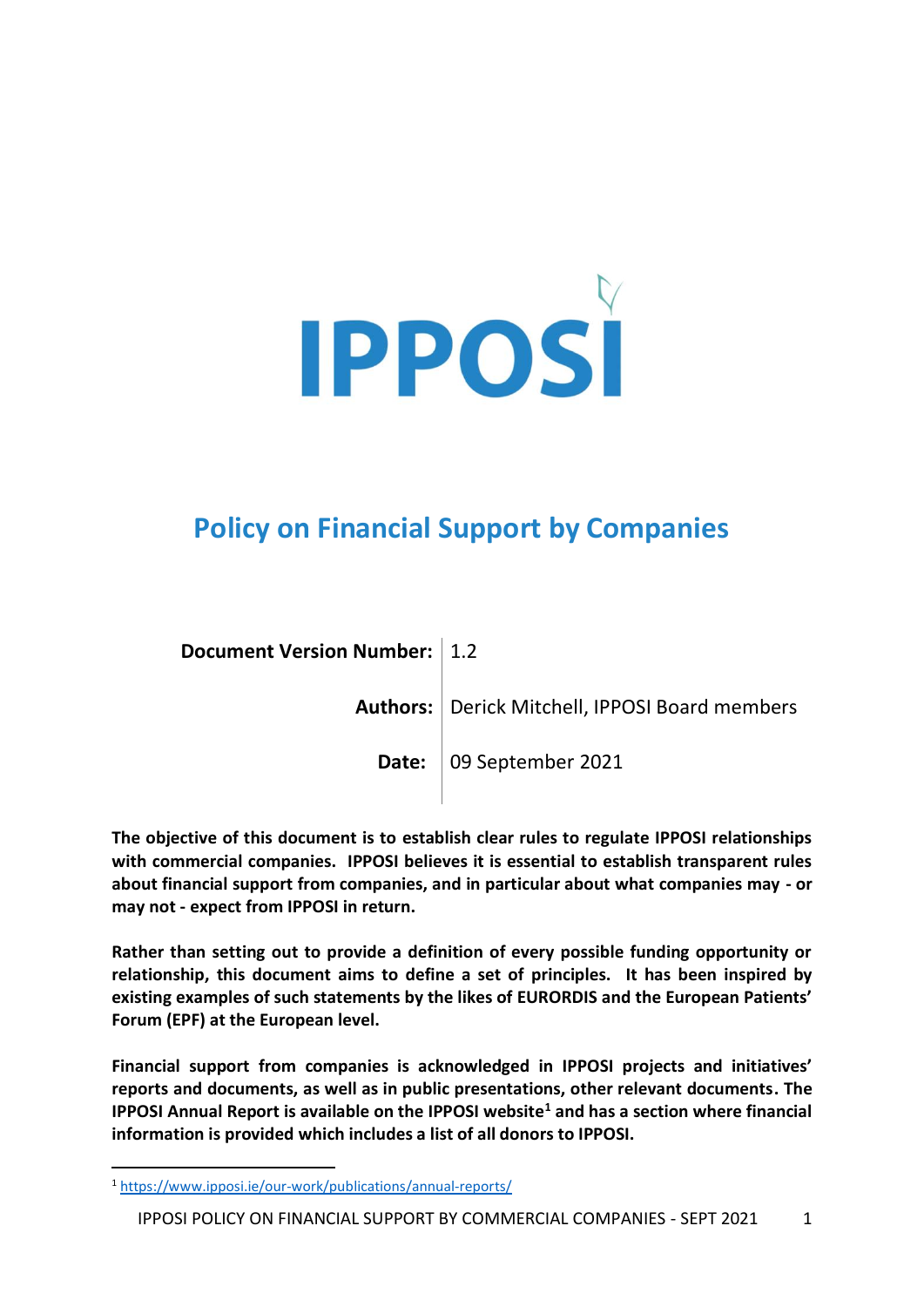# **Table of Contents**

| Elaboration on the IPPOSI Policy on Financial Support by Companies5 |  |
|---------------------------------------------------------------------|--|
|                                                                     |  |
|                                                                     |  |
|                                                                     |  |
|                                                                     |  |
|                                                                     |  |
|                                                                     |  |
|                                                                     |  |
|                                                                     |  |
|                                                                     |  |
|                                                                     |  |
|                                                                     |  |
|                                                                     |  |
|                                                                     |  |
|                                                                     |  |
|                                                                     |  |
|                                                                     |  |
|                                                                     |  |
|                                                                     |  |
|                                                                     |  |
|                                                                     |  |
|                                                                     |  |
|                                                                     |  |
|                                                                     |  |
|                                                                     |  |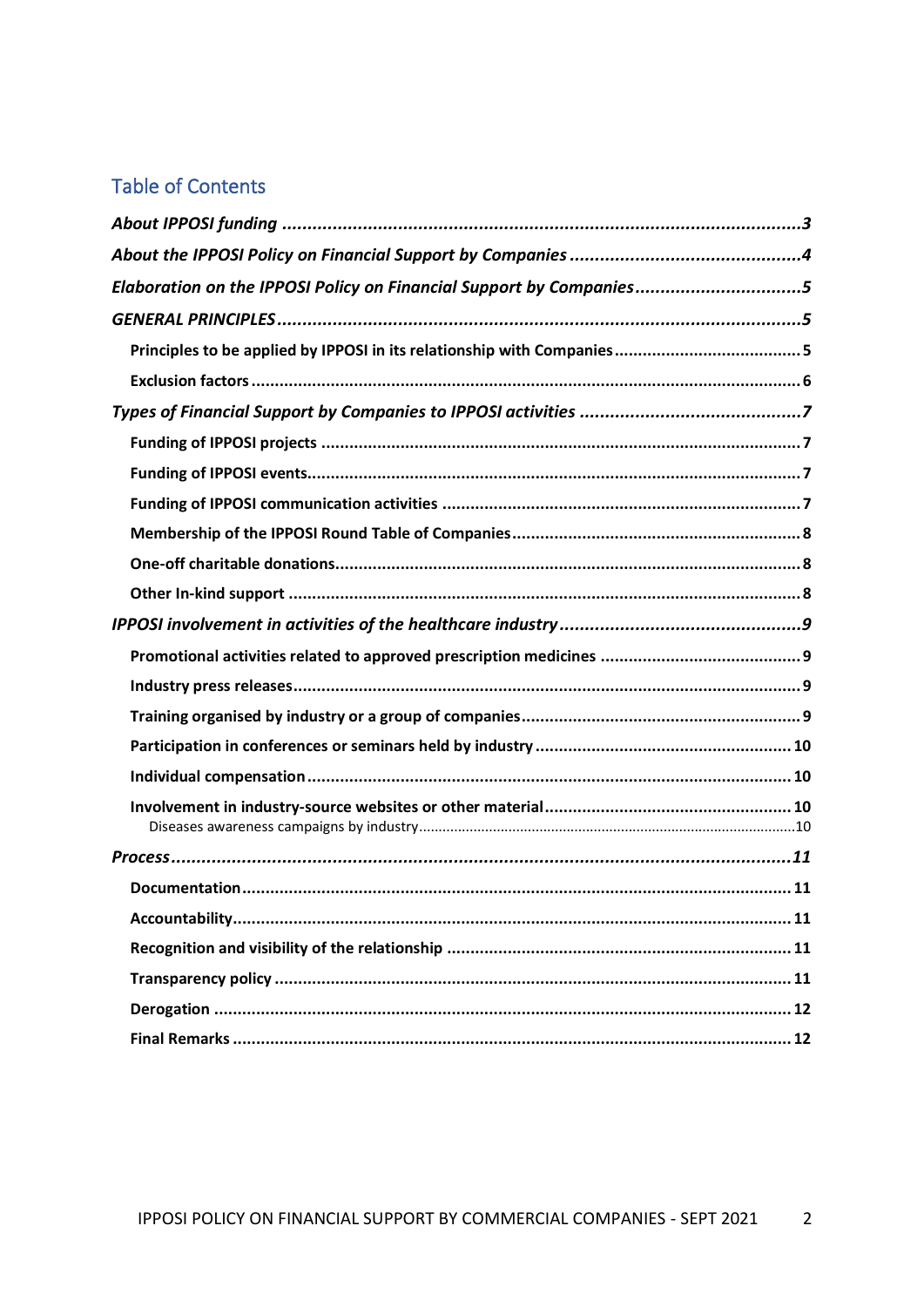## <span id="page-2-0"></span>About IPPOSI funding

Like any other organisation, IPPOSI needs funds to carry out its mission. When it was first established, IPPOSI was funded 100% by a Government grant from the Dept. of Health, with a view to matching that grant eventually through member subscriptions, towards a 50%:50% public-private split.

IPPOSI has gradually diversified its sources of funding from the European Commission, as well as other public and private sources. The European Commission, The Health Research Board, The Health Service Executive have all supported IPPOSI activities through Research, Education and/or Public Health grants. Private sources of funding include commercial companies from the health sector.

Like many other patient organisations, IPPOSI is dependent on the financial support it receives from companies for a proportion of its activities and projects.

To maintain its independence, IPPOSI has set itself the objective to balance revenues, both monies and in-kind, from its different sources in its Strategy 2021-2025. The ideal goal is to maintain the 50:50 distribution mentioned above, to be broken down approximately as follows:

- 1/3 from industry membership fees to IPPOSI
- 1/3 from the public sector including the Health Research Board (HRB) and other national authorities, the European Commission (EC)
- 1/3 from the private sector including not-for-profit organisations and commercial companies, both from the health and non-health sectors.

Note: IPPOSI does not engage in public fundraising activities.

To avoid the risks inherent in an economic relationship with a single company, or a limited number of companies, IPPOSI diversifies the types of financial support it receives from companies and gradually increases the number and profile of its corporate donors.

To avoid the risks inherent in a relationship between a charitable organisation and commercial companies, and to avoid potential conflicts of interest, the following activities of IPPOSI are never funded by companies:

- All activities related to governance, mainly the Board meetings and the AGM;
- All activities related to IPPOSI representation in different fora, such as relevant healthrelated committees or the Rare Disease Taskforce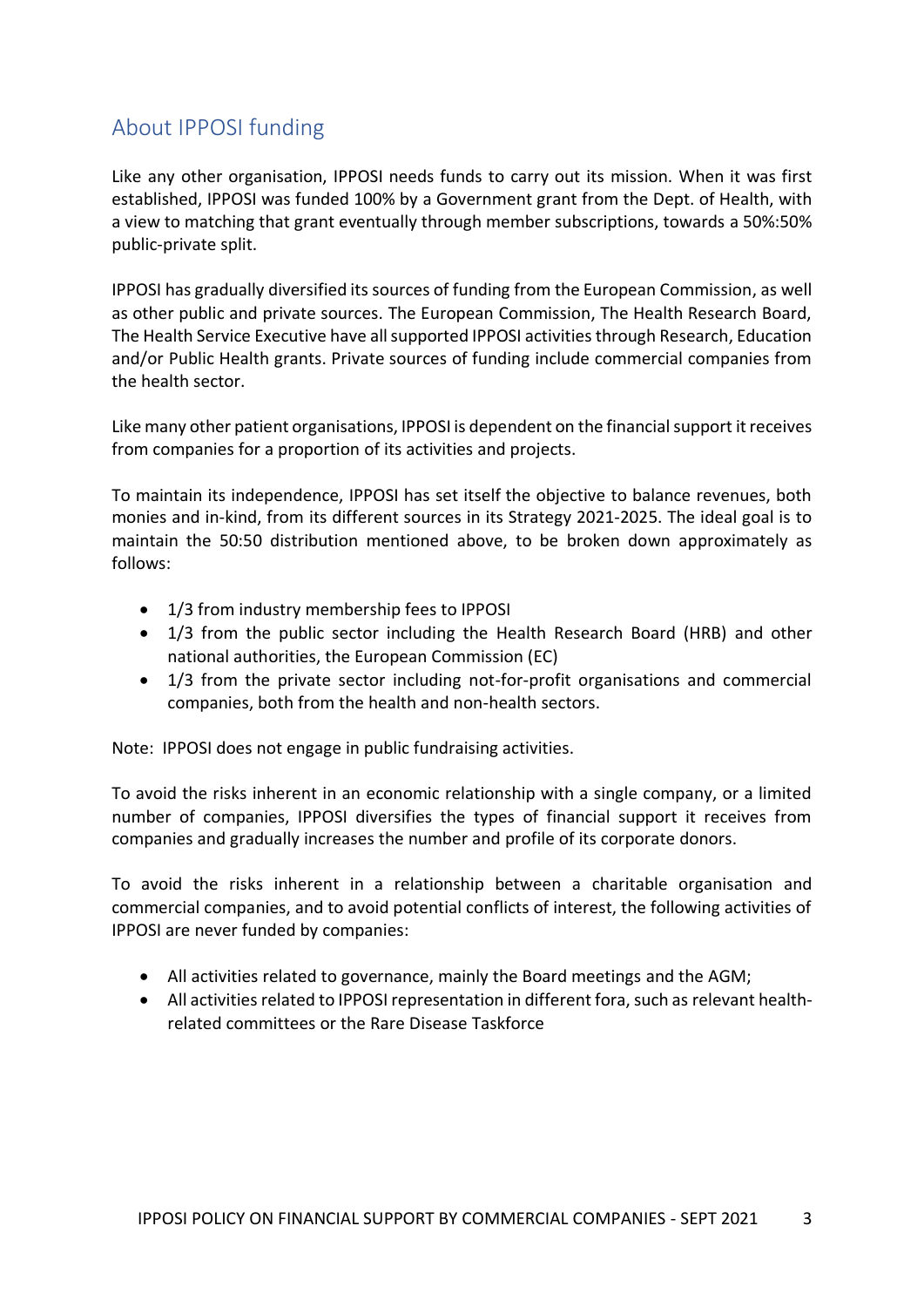# <span id="page-3-0"></span>About the IPPOSI Policy on Financial Support by Companies

On the Irish political scene, IPPOSI is credited with being a legitimate voice of people living with chronic/rare diseases. IPPOSI has played a major role in creating a favourable framework for research, development and access to treatments for people living with chronic and/or rare diseases. IPPOSI is therefore bound to attract the attention of companies that have a particular interest in the development of treatments and other services for patients in Ireland. IPPOSI therefore felt the compelling need to establish clear rules to regulate its relationships with commercial companies.

Since 2005, IPPOSI has been at the forefront of the promotion of both good practices in the field of charities' transparency and the regulation of relations between patient groups and companies. This two-fold goal has been mainly pursued at a number of levels:

- The adoption in 2020 of the Charities Governance Code, under the Charities Regulator.
- IPPOSI believes that transparency cannot be restricted to the narrow issue of transparency on funding - a necessary but not sufficient condition of transparency. Any policy on transparency should provide clear answers to the following questions:
	- $\circ$  Who does the organisation represent? What is its representativeness?
	- $\circ$  How is the organisation's policy on financial support by commercial companies funded and which public or private interests does it represent?
	- o Does the organisation have a track record of credible work?
	- o Does the organisation really contribute to the debate?
	- o Does it have clear written public statements on its positions?
- IPPOSI believes that the transparency of an organisation lies primarily in:
	- o its mission and values;
	- o the legitimacy of its membership base;
	- o its governance practices;
	- o its internal and public policy practices.
- Consequently, the transparency of an organisation also lies in the transparency of its financial information;
	- o the internal and external financial control by independent audits;
	- $\circ$  the transparency of its financial relationships with funding sources, both public and private;
	- o the transparency of its financial relationships with companies;
	- $\circ$  the prevention of potential conflicts of interest, both public and private.

In all of its activities IPPOSI respects and promotes the fundamental value of transparency, by following the principles of legitimacy, credibility, responsibility, independence and accountability.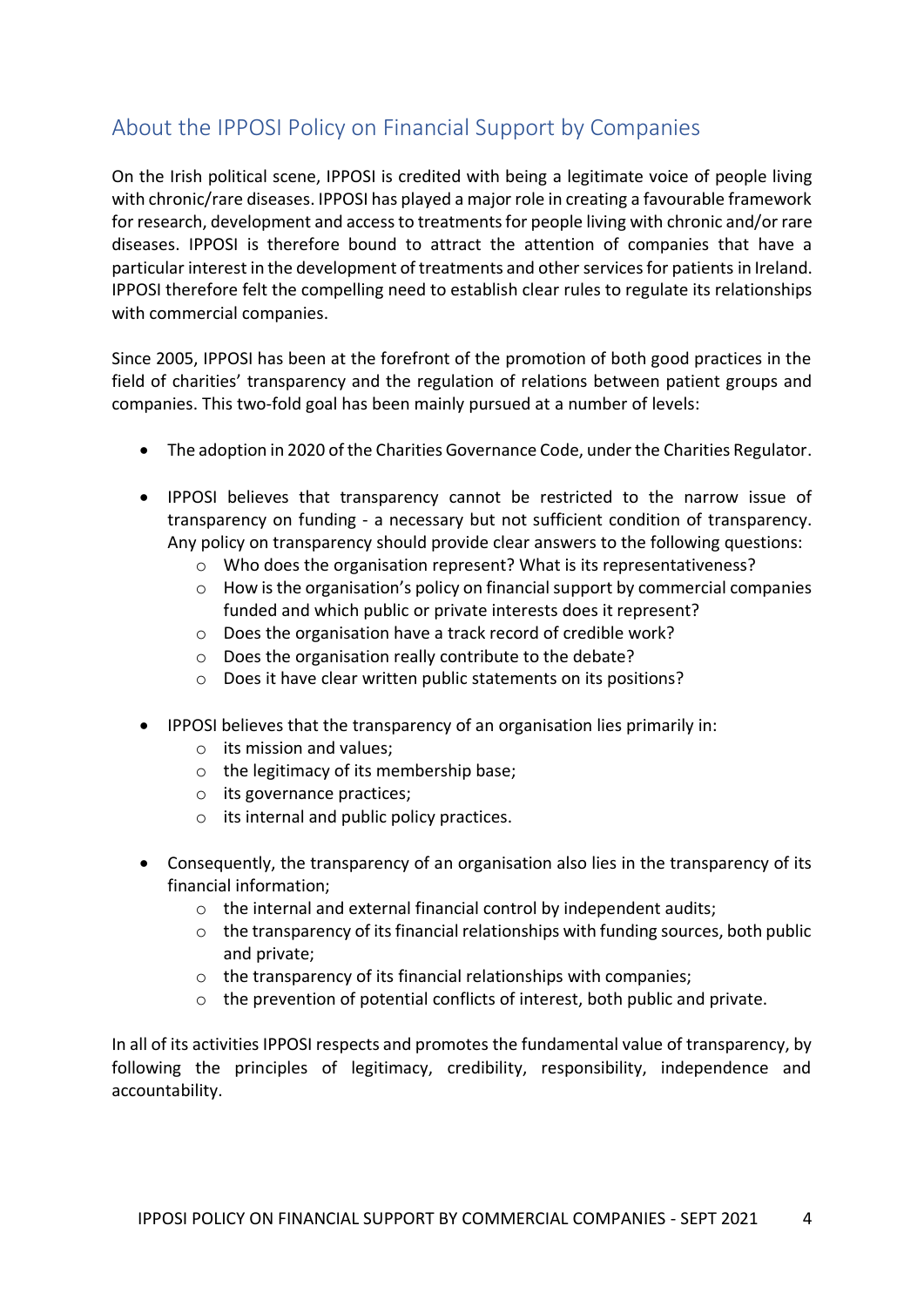## <span id="page-4-0"></span>Elaboration on the IPPOSI Policy on Financial Support by Companies

This policy was initially drafted in July 2021, and is due to be reviewed in 2023, 2026 and 2029

It does not set out to provide a definition of every possible funding opportunity or relationship, but rather to define a set of principles.

IPPOSI believes it is essential to establish transparent rules about financial support from companies, and in particular about what companies may - or may not - expect from IPPOSI in return.

The current Policy Paper covers issues related to financial support, in-kind support and involvement of IPPOSI in companies' activities.

It is aimed at ensuring that IPPOSI' members, the general public and all relevant stakeholders are aware of the IPPOSI policy as validated by our Board members/directors.

IPPOSI directors, staff and volunteers are expected to adhere to this policy and to perform their duties accordingly.

This policy may be further reviewed when needed.

### <span id="page-4-1"></span>GENERAL PRINCIPLES

#### <span id="page-4-2"></span>Principles to be applied by IPPOSI in its relationship with Companies

The relationship between IPPOSI and companies is based on (the stated IPPOSI principle of) partnership, while preserving IPPOSI independence and integrity.

IPPOSI believes it is important to establish and maintain relationships with companies in order to enhance communication between patients, whose interests we represent, and companies, whose decisions will affect the provision of health services or treatments to patients. To ensure a successful partnership, each partner should learn to understand each other's internal culture and external constraints.

IPPOSI welcomes financial support by companies as long as the relationship between IPPOSI and these companies is based on the following principles:

- relevance of a public health objective driven by unmet patient need in Ireland
- full independence of IPPOSI
- mutual respect
- mutual benefit
- accountability and transparency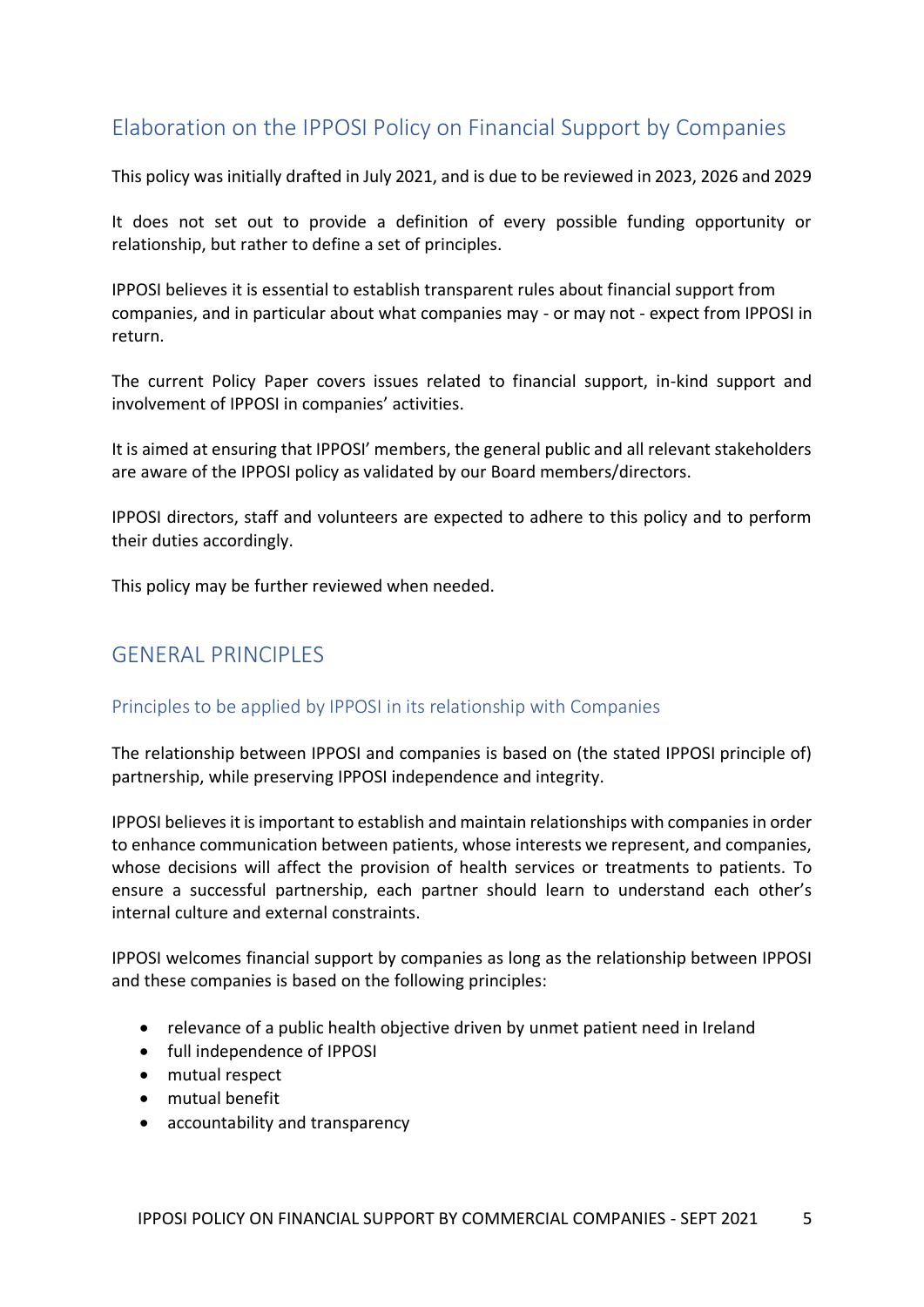IPPOSI sees corporate donation programmes as a good practice in corporate governance and one of the ways commercial companies can support people affected by the diseases they are working on, or redistribute to the patient community some of the profits they are making.

IPPOSI supports the availability of the widest range of and other national authorities medicinal products, other medicines, treatments and health services; it does not endorse individual products or treatments; it encourages active partnership between patients and healthcare professionals as well as discussion of all available options to ensure patients make informed choices.

Financial support resulting from partnerships with companies is dedicated to activities in the areas of health information; patient education & training, access to innovation; patient & public involvement; public awareness and capacity-building.

In any case, funding by companies:

- must be for the benefit of the patients IPPOSI represents,
- must not entail product advertisement,
- cannot influence in any way IPPOSI policy, positions or decisions, whether explicitly or implicitly.

As long as these principles are respected, IPPOSI does not foresee any potential conflict of interest with commercial companies at large, with the important exception of companies in the health sector.

#### <span id="page-5-0"></span>Exclusion factors

- IPPOSI does not support any specific product, brand, or health service. It must not be – or appear to be - associated with any specific company.
- IPPOSI refuses financial support from companies generating a public health risk, making unsubstantiated or misleading claims about their products, or not taking into consideration the specific needs of chronic/rare patients. IPPOSI is particularly cautious of situations that are brought to its attention by its members or other patient communities in Ireland.
- Should a company's strategy evolve over time and potentially conflict with IPPOSI positions and need to maintain its independence, financial support from this company would not be accepted or would be discontinued.

Inclusion and exclusion decisions about membership to the IPPOSI membership are made by IPPOSI. Exclusion can be decided by IPPOSI on grounds such as a breach of the IPPOSI Industry member Code of Conduct or of the IPPOSI Policy on Financial Support by Companies.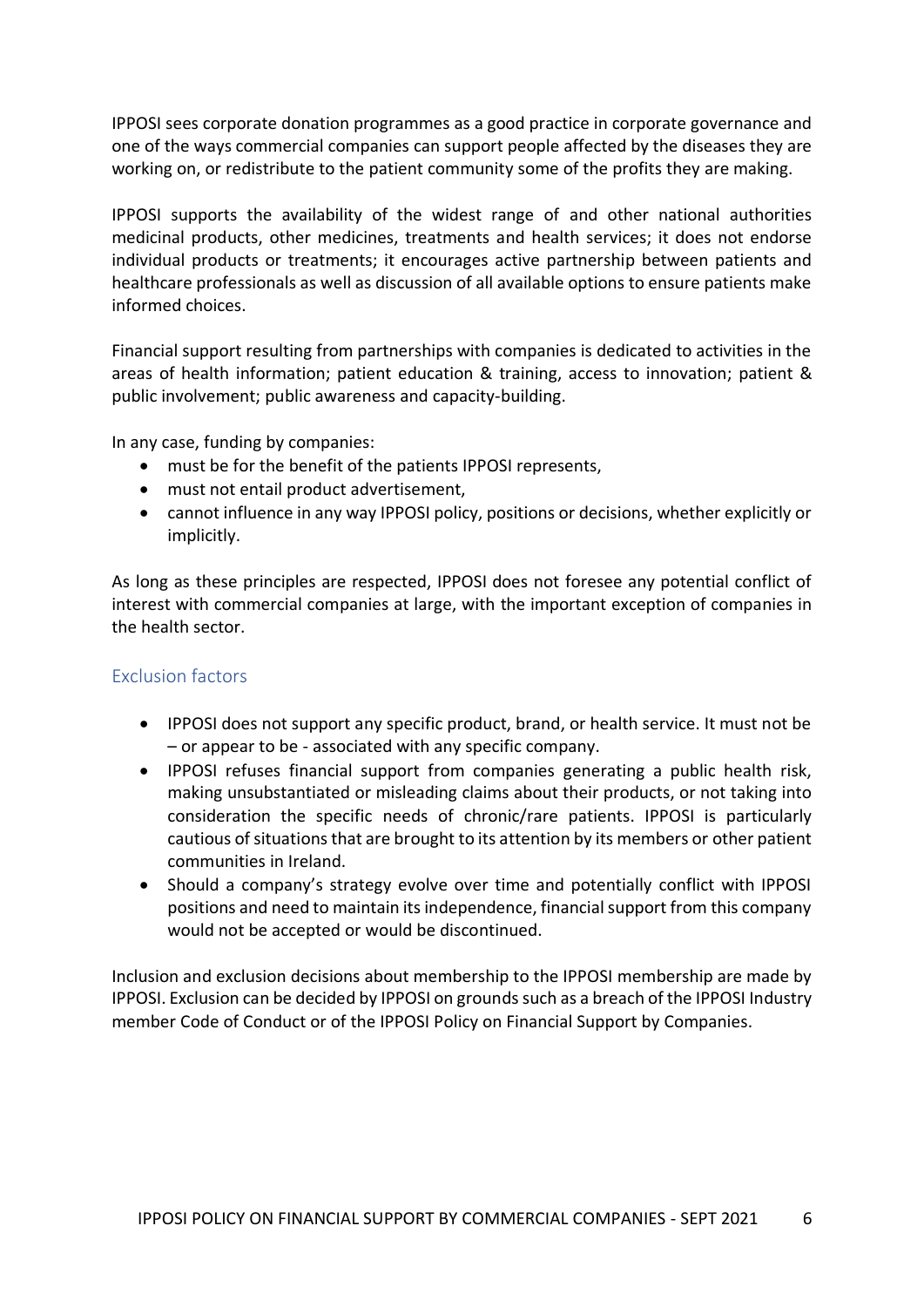# <span id="page-6-0"></span>Types of Financial Support by Companies to IPPOSI activities

### <span id="page-6-1"></span>Funding of IPPOSI projects

IPPOSI may accept financial or in-kind commercial companies' support for a specific project. It provides IPPOSI with a reliable source of income over a number of years to cover direct costs such as personnel, equipment, consultants or suppliers, mission and travel expenses, as well as related indirect costs (telephone, administrative follow-up of project...).

Companies providing support for a project are publicly acknowledged by IPPOSI (printed documents, website, and electronic communications) to ensure transparency and recognition.

The companies' support has no influence on the design and the conduct of the project, its participants or publication, which will be the property of IPPOSI. Companies supporting a project may be regularly consulted through transparent ad hoc processes such as a donors' committee.

#### <span id="page-6-2"></span>Funding of IPPOSI events

IPPOSI may accept financial or in-kind contribution by commercial companies for its conferences, workshops, education programme, training days, capacity-building sessions and other specific events it organises. It provides IPPOSI with a reliable source of income to cover direct costs such as personnel, equipment, consultants or suppliers, mission and travel expenses, as well as related indirect costs.

Note: Funding for IPPOSI events should always come from more than one source.

Companies providing support for an event are publicly acknowledged by IPPOSI (printed documents, website, electronic communications and onsite display) to ensure transparency and recognition. Sponsors do not exercise any influence on the design of the programme, the choice of speakers and the selection of attendees.

#### <span id="page-6-3"></span>Funding of IPPOSI communication activities

IPPOSI may accept financial or in-kind commercial companies' support for its communication activities, including awareness campaigns and communication tools, such as newsletter, leaflets, reports, and website. It provides IPPOSI with a reliable source of income to cover direct costs such as personnel, equipment, consultants or suppliers, mission and travel expenses, as well as related indirect costs.

Companies providing support will be mentioned in paper and electronic materials. The companies' logo size will be modest to avoid being perceived as an advertisement. Furthermore, the companies' mention is corporate-related and not product-related.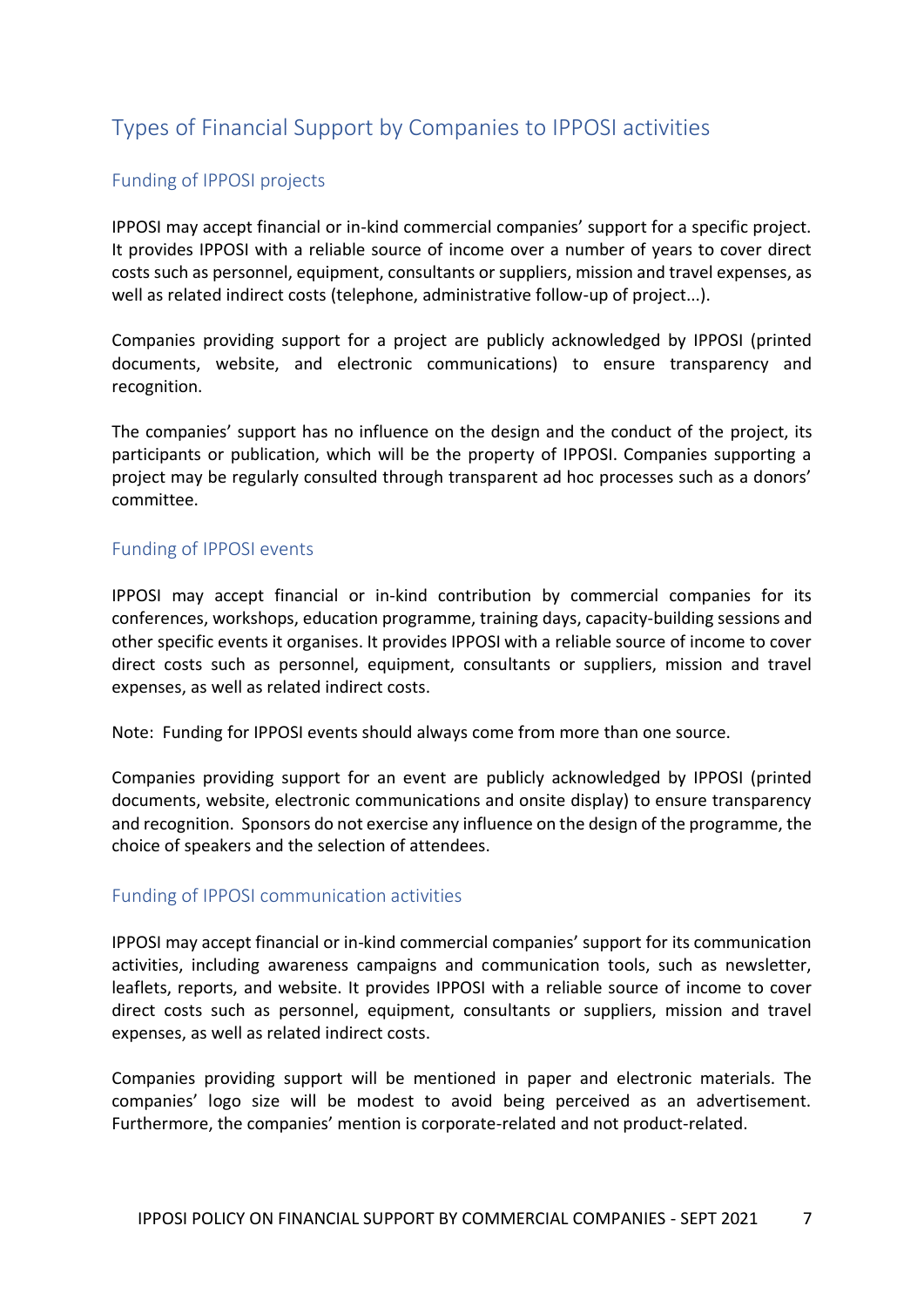### <span id="page-7-0"></span>Membership of the IPPOSI Round Table of Companies

The IPPOSI Round Table of Companies was created in 2021 to establish a long-term educational relationship between IPPOSI and those companies operating in the health sector that have an interest in IPPOSI priority areas. This relationship is driven by the principles stated in the IPPOSI Industry member Code of Conduct signed by every company becoming a member of IPPOSI.

The specific aims of the IPPOSI Round Table of Companies are:

- To educate IPPOSI member companies on the common goal of facilitating improved development and availability of health treatments, information and services for people affected by chronic and/or rare diseases in Ireland.
- To network with leaders of the health innovation community in Ireland, patient organisations, regulatory agencies and policy makers and promote open and frank sharing of information, in a neutral forum, on the process, obstacles and incentives for the development of health innovations.
- To stimulate IPPOSI member companies to address patient's needs and to encourage other companies not yet involved in this field to focus on unmet needs for Irish patients, and to involve patient communities in their development processes.
- To offer a space to educate companies on working with patient groups and help them build partnerships and collaborations with both the patient & scientific communities.
- To enable the exchange of views between leaders of patient organisations and industry, in order to provide insights as to why, when, and how to work with patients.

The Round-table meets at least once per annum. Meetings are organised by IPPOSI staff and are (to date) funded by IPPOSI resources. If future meetings are held in-person, IPPOSI may seek a registration fee to cover costs associated with running these meetings.

#### <span id="page-7-1"></span>One-off charitable donations

One-off charitable donations are not linked to a specific project or activity. They do not create any obligation by IPPOSI to publicly acknowledge the financial support it receives. However, this information may be shared at times such as the IPPOSI Annual Financial Report and AGM.

#### <span id="page-7-2"></span>Other In-kind support

Companies may also make non-monetary contributions to IPPOSI, such as:

- Seconded staff or professional services provided without charge
- Equipment donations (e.g. computers and other equipment)
- Meeting rooms
- Other non-monetary contributions (e.g. printing services)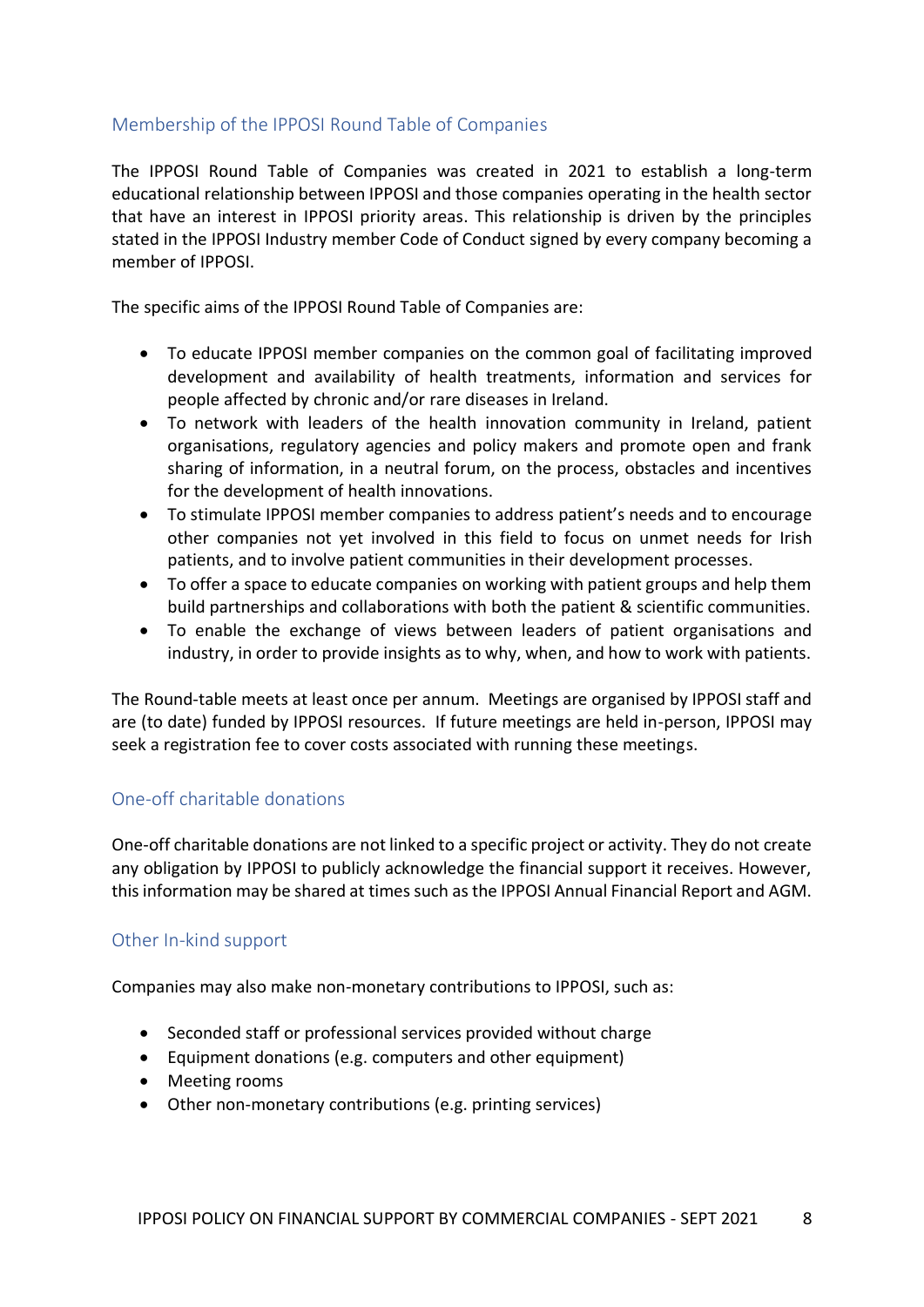# <span id="page-8-0"></span>IPPOSI involvement in activities of the healthcare industry

This section deals with IPPOSI involvement in activities related to products, devices or services which are marketed or distributed by industry or still under development.

### <span id="page-8-1"></span>Promotional activities related to approved prescription medicines

All promotional activities related to approved medicines are not permitted within the current EU legislation and industry codes of ethics. IPPOSI does not get involved in activities that can be possibly associated with a promotional strategy. IPPOSI always keeps in mind potential conflicts of interest and is guided by its own agenda, lead by the interests of patients in Ireland.

Types of activities that can be considered promotional under European and national legislation:

- Disseminating unbalanced, non-validated or partial information on products, services or devices distributed or marketed by a company;
- $\bullet$  Being quoted in the company's communication in favour or against a product;
- Participating as a speaker/attendee in a company's product launch event;
- Participating in an ad hoc meeting sponsored by an individual company to inform patients on their products;
- Agreeing that a company displays or disseminates a patient organisation's own material on the company's exhibition stand at any trade exhibition or scientific conference;
- Appearing in promotional materials for a certain product or to testify as a "consumer" of that medicine. Contact information to patient organisations can be included in a separate section.

#### <span id="page-8-2"></span>Industry press releases

- IPPOSI refuses to be quoted in industry press releases that relate to a marketed product or a product under development;
- If IPPOSI feels the need to communicate to media about a product, it will issue its own press release, independently of industry;
- If a company quotes IPPOSI' opinion or refers to IPPOSI' own communication materials without IPPOSI' permission, IPPOSI will object to the company by registered letter (copy to the industry association of the company).

#### <span id="page-8-3"></span>Training organised by industry or a group of companies

IPPOSI is aware that not all themes for a potential training provided by a commercial sponsor are neutral, either about general themes or on more product related themes. Some programmes may have an influence on IPPOSI representatives' way of thinking.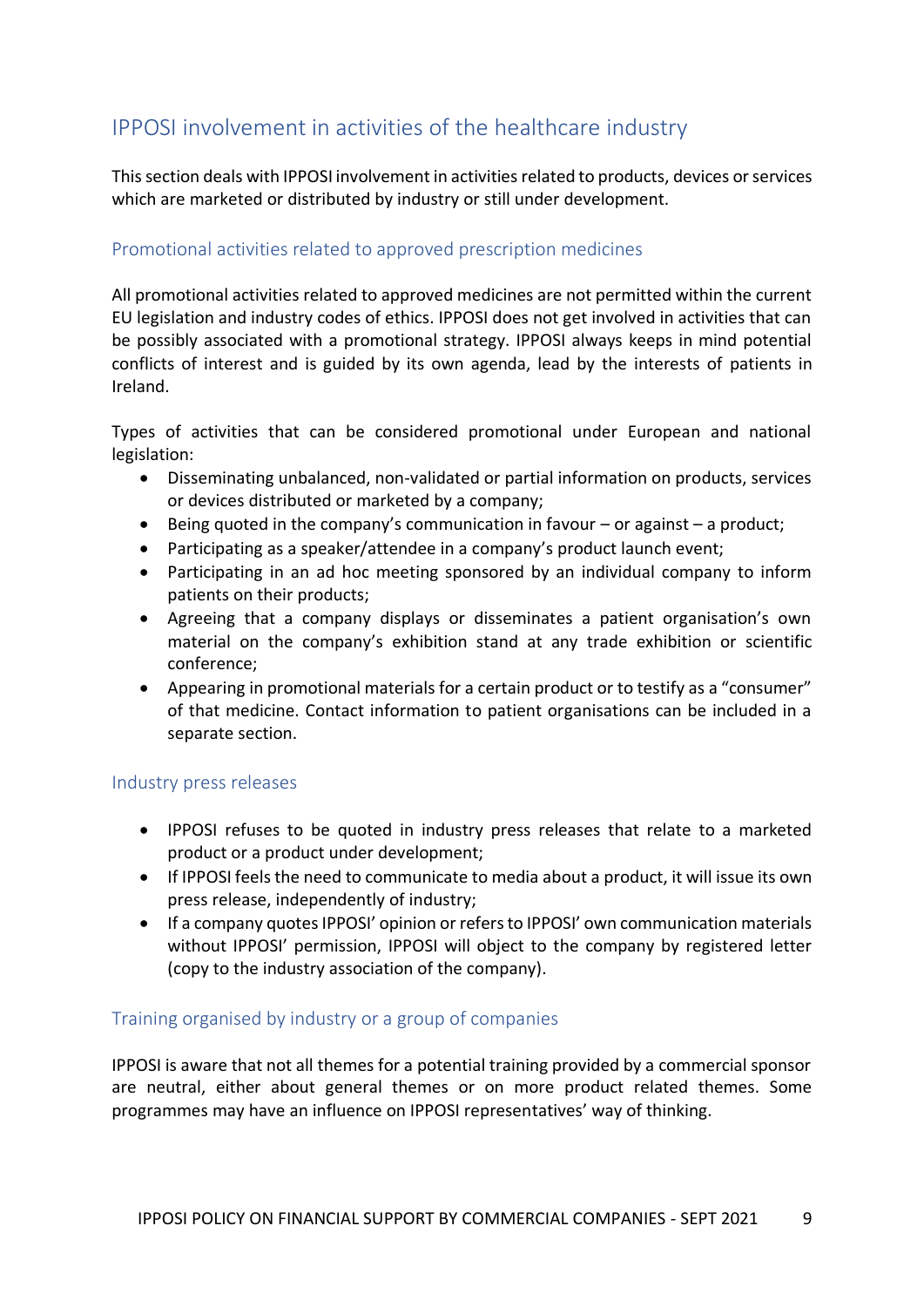In this context, it is important that the programme is sponsored by several companies, rather than a single one, and that IPPOSI representatives have been involved in the preparatory phase of the training programme.

Generally speaking, it is preferable to find an equivalent programme run by a Patient Group and advisable to ask commercial companies to sponsor IPPOSI participation in the training.

#### <span id="page-9-0"></span>Participation in conferences or seminars held by industry

If IPPOSI representatives participate in an industry launch or promotion of a product, no photo must be taken or released without prior authorisation of the person involved. To this end, arrangements in writing prior to the event are recommended.

IPPOSI representatives will insist that multiple sources of information are involved in an ad hoc meeting sponsored by a single company, aimed at informing patients about their products. Information meetings without the presence of independent experts could be considered as an infringement of the Pharmaceutical Advertising Directive.

#### <span id="page-9-1"></span>Individual compensation

There are several situations where industry may propose honoraria to IPPOSI representatives:

- Participation in meetings or Conferences organised by the company;
- Participation in meetings or Conferences organised by a third party;
- Reviewing industry materials, leaflets, protocols, etc.
- Consultancy on industry policy, advisory committees and Boards, etc.

IPPOSI representatives are as much entitled as healthcare professionals to receive honoraria for similar circumstances/services Nevertheless, IPPOSI internal policies and agreements guarantee full transparency:

- For volunteers: Before receiving any individual compensation, all IPPOSI volunteers will ask clearance approval to the CEO and who will inform the Board of Officers of his decisions.
- For staff: All IPPOSI staff members may not directly receive individual compensation, this compensation will be received by IPPOSI, after the CEO's explicit clearance approval.

#### <span id="page-9-2"></span>Involvement in industry-source websites or other material

#### <span id="page-9-3"></span>Diseases awareness campaigns by industry

Disease awareness campaigns can be considered as an indirect form of advertising. It is unwise that IPPOSI be associated unless these campaigns have the backing of the Dept. of Health/HSE/other public health authority. IPPOSI must ensure that any campaign its representatives participate to is not only an industry initiative but does respond to a well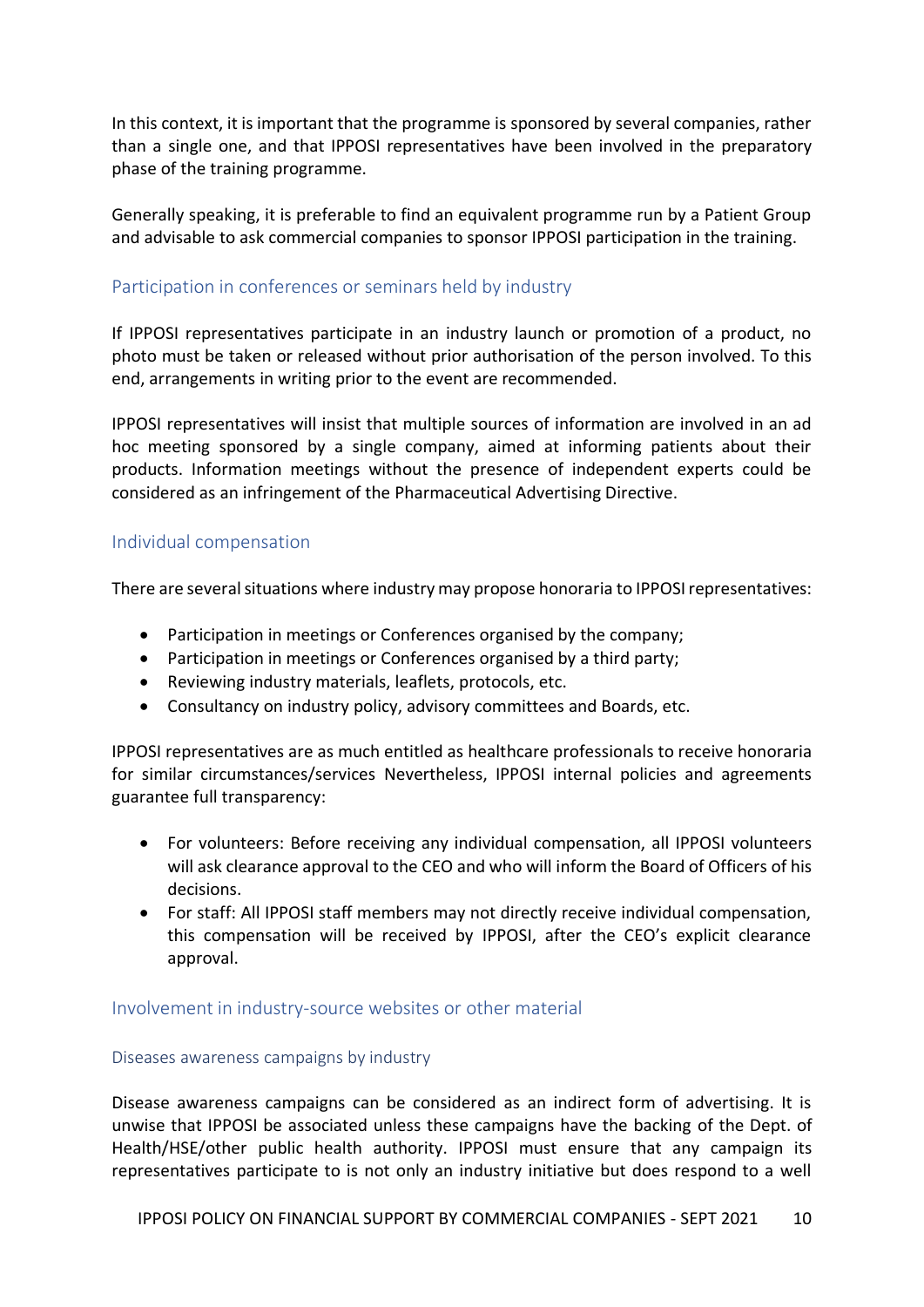characterised public health need. Any product information disseminated by the industry during these campaigns must be based on the Summary of Products Characteristics (SmPC). Companies wishing to mention the name of IPPOSI must ask prior written permission.

### <span id="page-10-0"></span>Process

#### <span id="page-10-1"></span>Documentation

When approaching or being approached by a commercial company, IPPOSI usually requests information such as the main business activities of the company. IPPOSI also does background research such as the company's reputation with concerned patient groups and regulators. IPPOSI provides companies with its activity and financial reports, and its Policy on Financial Support by Commercial Companies. IPPOSI requests every commercial company it collaborates with to carefully read and approve this Policy. A copy of this Policy remains with the company.

#### <span id="page-10-2"></span>Accountability

Commercial companies supporting IPPOSI receive the annual activity report and the annual financial report covering the period of the donation, after these documents have been approved at the AGM.

The company receives interim and final reports concerning the project. When financial support is provided in the context of a special initiative, the company receives a copy of relevant documents.

#### <span id="page-10-3"></span>Recognition and visibility of the relationship

Companies may wish to be publicly acknowledged for their financial support. Prior agreement will be reached on communication matters and detailed in the contract. As part of its transparency policy and for 'fair' partnership reasons, IPPOSI may provide adequate recognition to a commercial company for its financial support and commitment.

The level of visibility given to the company, including the logotype used and the wording in the communication material, require prior agreement from both parties.

When a commercial company does mention the financial support it gives to IPPOSI, the wording used and/or IPPOSI' name and logotype cannot be used without prior approval by IPPOSI. Any public information should be jointly agreed between the Chairperson or the Chief Executive Officer of IPPOSI and the commercial company.

#### <span id="page-10-4"></span>Transparency policy